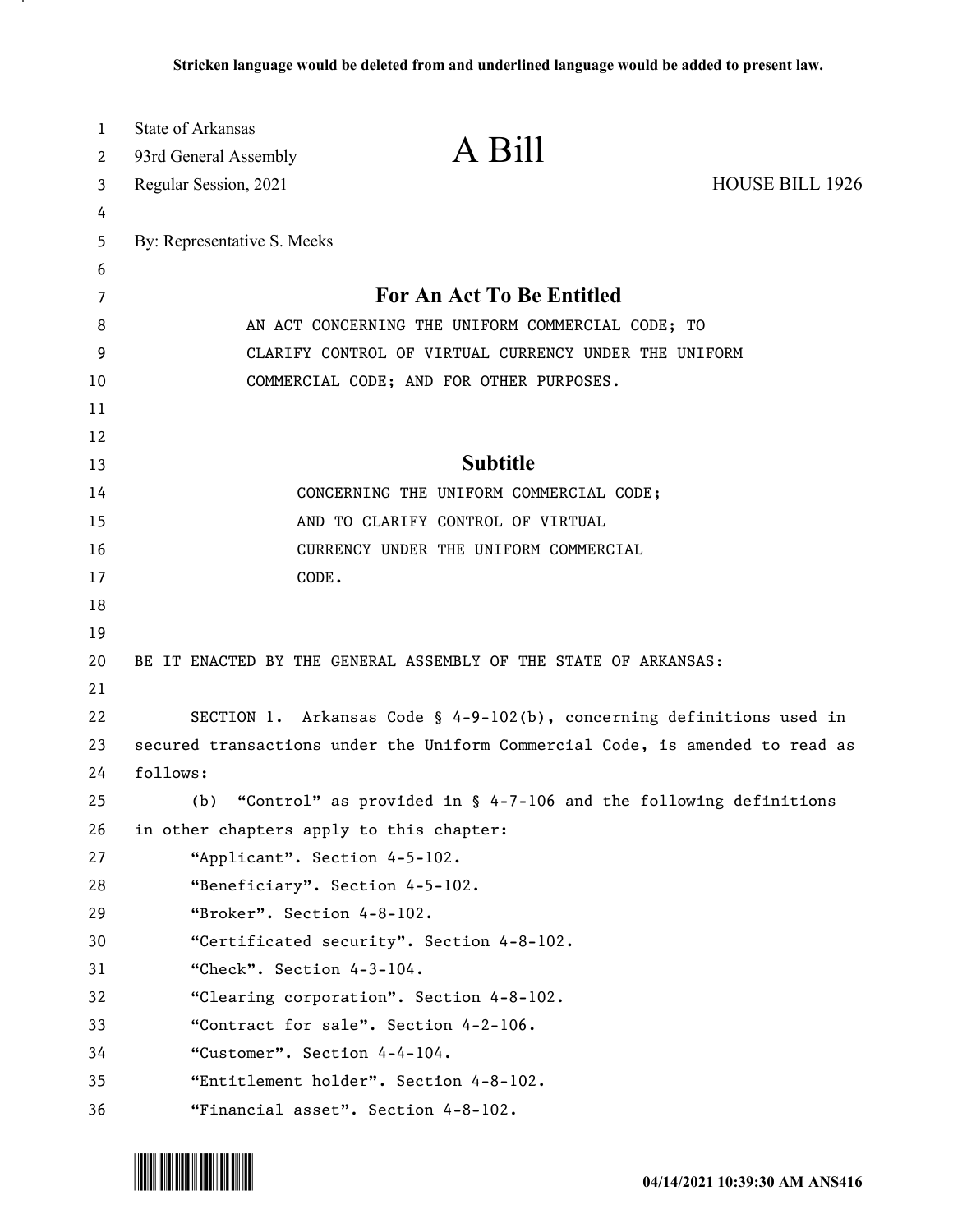| 1  | "Holder in due course". Section 4-3-302.                                       |
|----|--------------------------------------------------------------------------------|
| 2  | "Issuer" (with respect to a letter of credit or letter-of-credit               |
| 3  | right). Section 4-5-102.                                                       |
| 4  | "Issuer" (with respect to a security). Section 4-8-201.                        |
| 5  | "Issuer" (with respect to documents of title). Section 4-7-102.                |
| 6  | "Lease". Section 4-2A-103.                                                     |
| 7  | "Lease agreement". Section 4-2A-103.                                           |
| 8  | "Lease contract". Section 4-2A-103.                                            |
| 9  | "Leasehold interest". Section 4-2A-103.                                        |
| 10 | "Lessee". Section 4-2A-103.                                                    |
| 11 | "Lessee in ordinary course of business". Section 4-2A-103.                     |
| 12 | "Lessor". Section 4-2A-103.                                                    |
| 13 | "Lessor's residual interest". Section 4-2A-103.                                |
| 14 | "Letter of credit". Section 4-5-102.                                           |
| 15 | "Merchant". Section 4-2-104.                                                   |
| 16 | "Negotiable instrument". Section 4-3-104.                                      |
| 17 | "Nominated person". Section 4-5-102.                                           |
| 18 | "Note". Section 4-3-104.                                                       |
| 19 | "Proceeds of a letter of credit". Section 4-5-114.                             |
| 20 | "Prove". Section 4-3-103.                                                      |
| 21 | "Sale". Section 4-2-106.                                                       |
| 22 | "Securities account". Section 4-8-501.                                         |
| 23 | "Securities intermediary". Section 4-8-102.                                    |
| 24 | "Security". Section 4-8-102.                                                   |
| 25 | "Security certificate". Section 4-8-102.                                       |
| 26 | "Security entitlement". Section 4-8-102.                                       |
| 27 | "Uncertificated security". Section 4-8-102.                                    |
| 28 | <u> "Virtual currency". Section 4-11-102.</u>                                  |
| 29 |                                                                                |
| 30 | SECTION 2. Arkansas Code § 4-9-107 is amended to read as follows:              |
| 31 | 4-9-107. Control of letter-of-credit right - Control of virtual                |
| 32 | currency.                                                                      |
| 33 | A secured party has control of a letter-of-credit right to the<br>(a)          |
| 34 | extent of any right to payment or performance by the issuer or any nominated   |
| 35 | person if the issuer or nominated person has consented to an assignment of     |
| 36 | proceeds of the letter of credit under $\S$ 4-5-114(c) or otherwise applicable |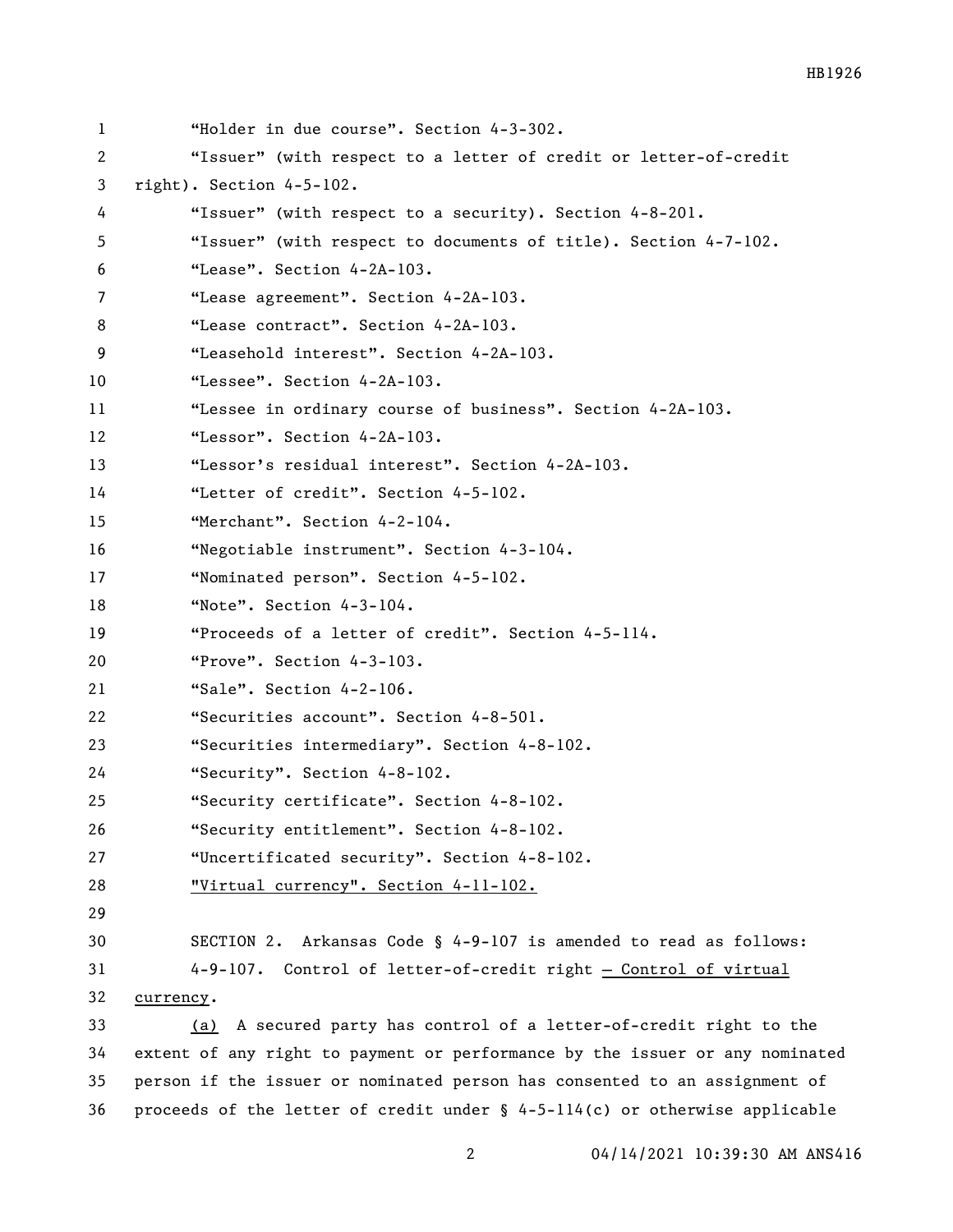law or practice. (b) A secured party has control of a virtual currency as provided in § 4-11-105. SECTION 3. Arkansas Code § 4-9-310(b), concerning the perfection of a security interest, is amended to read as follows: (b) The filing of a financing statement is not necessary to perfect a security interest: 9 (1) that is perfected under  $\S$  4-9-308(d), (e), (f), or (g); (2) that is perfected under § 4-9-309 when it attaches; (3) in property subject to a statute, regulation, or treaty described in § 4-9-311(a); (4) in goods in possession of a bailee which is perfected under § 4-9-312(d)(1) or (2); (5) in certificated securities, documents, goods, or instruments which is perfected without filing or possession under § 4-9-312(e), (f), or (g); (6) in collateral in the secured party's possession under § 4-9- 313; (7) in a certificated security which is perfected by delivery of the security certificate to the secured party under § 4-9-313; (8) in deposit accounts, electronic chattel paper, electronic documents, investment property, virtual currencies, or letter-of-credit rights which is perfected by control under § 4-9-314; (9) in proceeds which is perfected under § 4-9-315; or (10) that is perfected under § 4-9-316. SECTION 4. Arkansas Code § 4-9-312(a), concerning the perfection of a security interest by filing, is amended to read as follows: (a) A security interest in chattel paper, negotiable documents, 31 instruments,  $\Theta$  investment property, and virtual currencies may be perfected by filing. SECTION 5. Arkansas Code § 4-9-314(a) and (b), concerning the perfection of control of a security interest, are amended to read as follows: (a) A security interest in investment property, deposit accounts,

04/14/2021 10:39:30 AM ANS416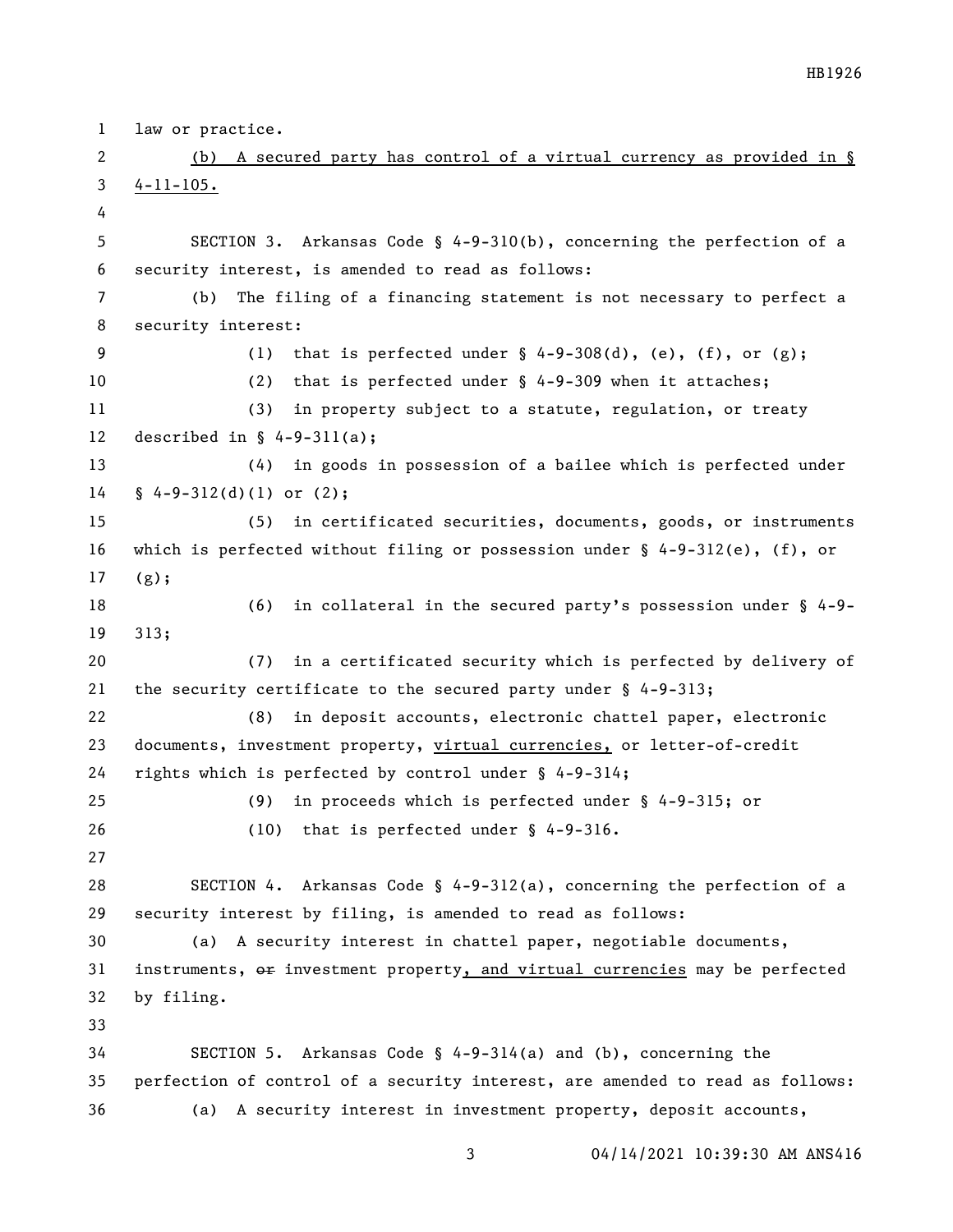letter-of-credit rights, virtual currencies, electronic chattel paper, or electronic documents may be perfected by control of the collateral under § 4- 7-106, § 4-9-104, § 4-9-105, § 4-9-106, or § 4-9-107.

 (b) A security interest in deposit accounts, electronic chattel paper, virtual currencies, letter-of-credit rights, or electronic documents is perfected by control under § 4-7-106, § 4-9-104, § 4-9-105, § 4-9-106, or § 4-9-107 when the secured party obtains control and remains perfected by control only while the secured party retains control.

 SECTION 6. Arkansas Code § 4-9-331 is amended to read as follows: 4-9-331. Priority of rights of purchasers of instruments, documents, 12 and securities, and virtual currencies under other chapters - Priority of interests in financial assets and security entitlements under Chapter 8 and virtual currencies under Chapter 11.

 (a) This chapter does not limit the rights of a holder in due course of a negotiable instrument, a holder to which a negotiable document of title 17 has been duly negotiated,  $\theta$  a protected purchaser of a security, or a qualifying purchaser of virtual currency. These holders or purchasers take priority over an earlier security interest, even if perfected, to the extent provided in Chapter 3, Chapter 7, and Chapter 8, and Chapter 11.

 (b) This chapter does not limit the rights of or impose liability on a person to the extent that the person is protected against the assertion of a claim under Chapter 8 or Chapter 11.

 (c) Filing under this chapter does not constitute notice of a claim or defense to the holders, or purchasers, or persons described in subsections (a) and (b).

 SECTION 7. Arkansas Code Title 4 is amended to add an additional chapter to read as follows:

## CHAPTER 11

## VIRTUAL CURRENCY

4-11-101. Short title.

 This chapter may be cited as the Uniform Commercial Code—Virtual Currency of Arkansas.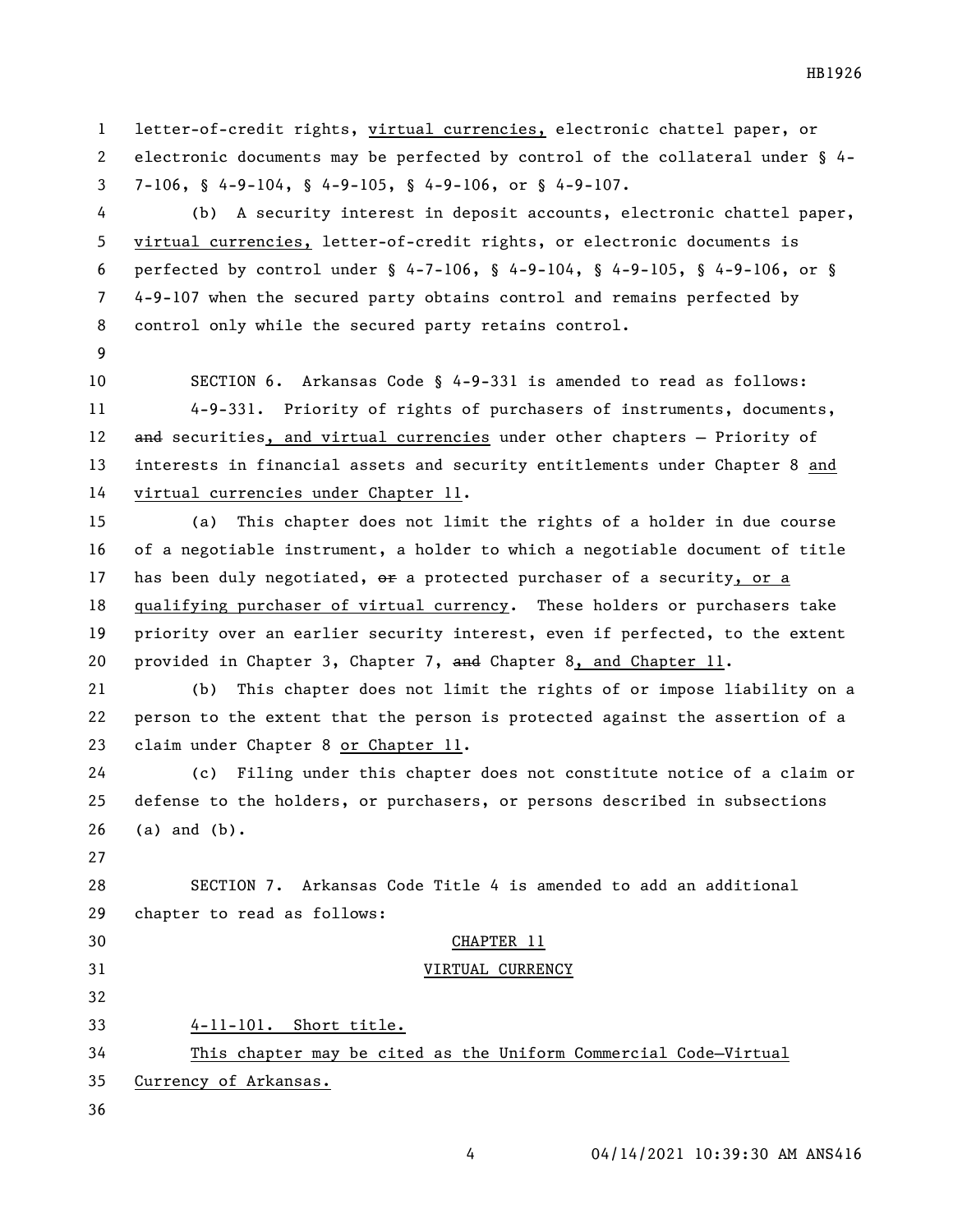| $\mathbf{1}$ | 4-11-102. Definitions.                                                        |
|--------------|-------------------------------------------------------------------------------|
| 2            | In this chapter, "virtual currency":                                          |
| 3            | (1) means a digital representation of value that:                             |
| 4            | (A) is used as a medium of exchange, unit of account, or                      |
| 5            | store of value; and                                                           |
| 6            | is not legal tender, whether or not denominated in<br>(B)                     |
| 7            | legal tender; and                                                             |
| 8            | (2) does not include:                                                         |
| 9            | a transaction in which a merchant grants, as part of<br>(A)                   |
| 10           | an affinity or rewards program, value that cannot be taken from or exchanged  |
| 11           | with the merchant for legal tender, bank credit, or virtual currency; or      |
| 12           | (B) a digital representation of value issued by or on                         |
| 13           | behalf of a publisher and used solely within an online game, game platform,   |
| 14           | or family of games sold by the same publisher or offered on the same game     |
| 15           | platform.                                                                     |
| 16           |                                                                               |
| 17           | $4 - 11 - 103$ . Scope.                                                       |
| 18           | This chapter applies to virtual currency.                                     |
| 19           |                                                                               |
| 20           | 4-11-104. Rights in virtual currency.                                         |
| 21           | (a) In this section:                                                          |
| 22           | (1) "Adverse claim" means a claim that a claimant has a property              |
| 23           | interest in a virtual currency and that it is a violation of the rights of    |
| 24           | the claimant for another person to hold, transfer, or deal with the virtual   |
| 25           | currency.                                                                     |
| 26           | (2) "Qualifying purchaser" means a purchaser that obtains                     |
| 27           | control of a virtual currency for value and without notice of any adverse     |
| 28           | claim.                                                                        |
| 29           | (b) Subject to subsections (c) through (h), law other than this               |
| 30           | section determines whether a person acquires rights in a virtual currency and |
| 31           | the rights that the person acquires.                                          |
| 32           | (c) A purchaser of a virtual currency acquires all rights in the              |
| 33           | virtual currency that the transferor had or had power to transfer.            |
| 34           | (d) A purchaser of a limited interest in a virtual currency acquires          |
| 35           | rights only to the extent of the interest purchased.                          |
| 36           | (e) In addition to acquiring the rights of a purchaser, a qualifying          |

04/14/2021 10:39:30 AM ANS416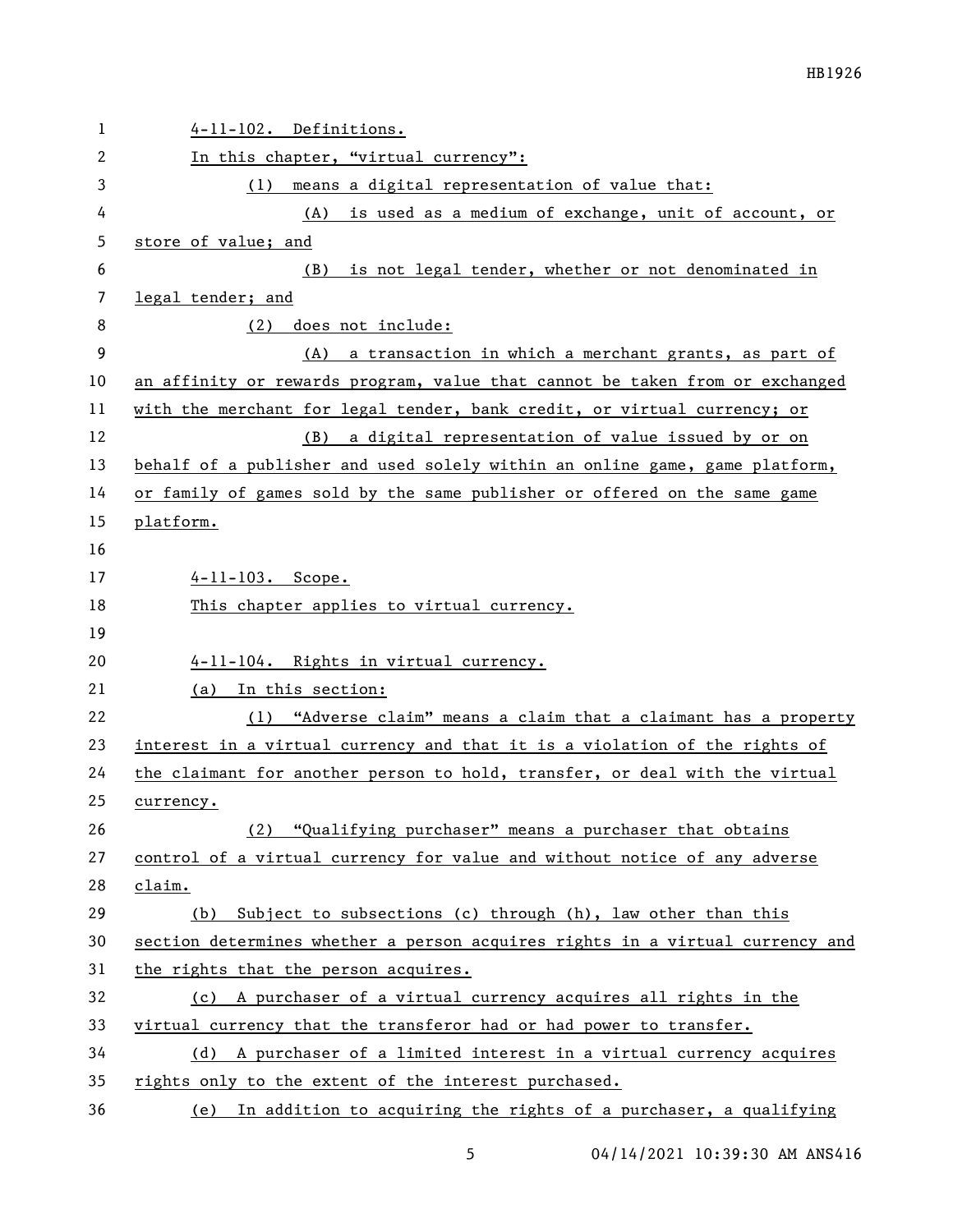| 1  | purchaser acquires its rights in a virtual currency free of any adverse      |
|----|------------------------------------------------------------------------------|
| 2  | claim.                                                                       |
| 3  | (f) An action based on an adverse claim to a virtual currency, whether       |
| 4  | framed in conversion, replevin, constructive trust, equitable lien, or other |
| 5  | theory, may not be asserted against a qualifying purchaser that acquires its |
| 6  | interest in, and obtains control of, the virtual currency for value and      |
| 7  | without notice of the adverse claim.                                         |
| 8  | (g) A person has notice of an adverse claim if:                              |
| 9  | (1) the person knows of the adverse claim; or                                |
| 10 | (2) the person is aware of facts sufficient to indicate that                 |
| 11 | there is a significant probability that the adverse claim exists and         |
| 12 | deliberately avoids information that would establish the existence of the    |
| 13 | adverse claim.                                                               |
| 14 | (h) Filing of a financing statement under Article 9 is not notice of         |
| 15 | an adverse claim to a virtual currency.                                      |
| 16 |                                                                              |
| 17 | 4-11-105. Control of virtual currency.                                       |
| 18 | (a) A person has control of a virtual currency if the following              |
| 19 | conditions are met:                                                          |
| 20 | (1) the virtual currency or the system in which it is recorded,              |
| 21 | if any, gives the person:                                                    |
| 22 | (A) the power to derive substantially all the benefit from                   |
| 23 | the virtual currency;                                                        |
| 24 | subject to subsection (b), the exclusive power to<br>(B)                     |
| 25 | prevent others from deriving substantially all the benefit from the virtual  |
| 26 | currency; and                                                                |
| 27 | subject to subsection (b), the exclusive power to<br>(C)                     |
| 28 | transfer control of the virtual currency to another person or cause another  |
| 29 | person to obtain control of a virtual currency that derives from the virtual |
| 30 | currency; and                                                                |
| 31 | the virtual currency, a record attached to or logically<br>(2)               |
| 32 | associated with the virtual currency, or the system in which the virtual     |
| 33 | currency is recorded, if any, enables the person to readily identify itself  |
| 34 | as having the powers specified in subparagraph (A).                          |
| 35 | A power specified in subparagraph $(a)(1)(A)(ii)$ or $(a)(1)(A)(iii)$<br>(b) |
| 36 | can be exclusive, even if:                                                   |